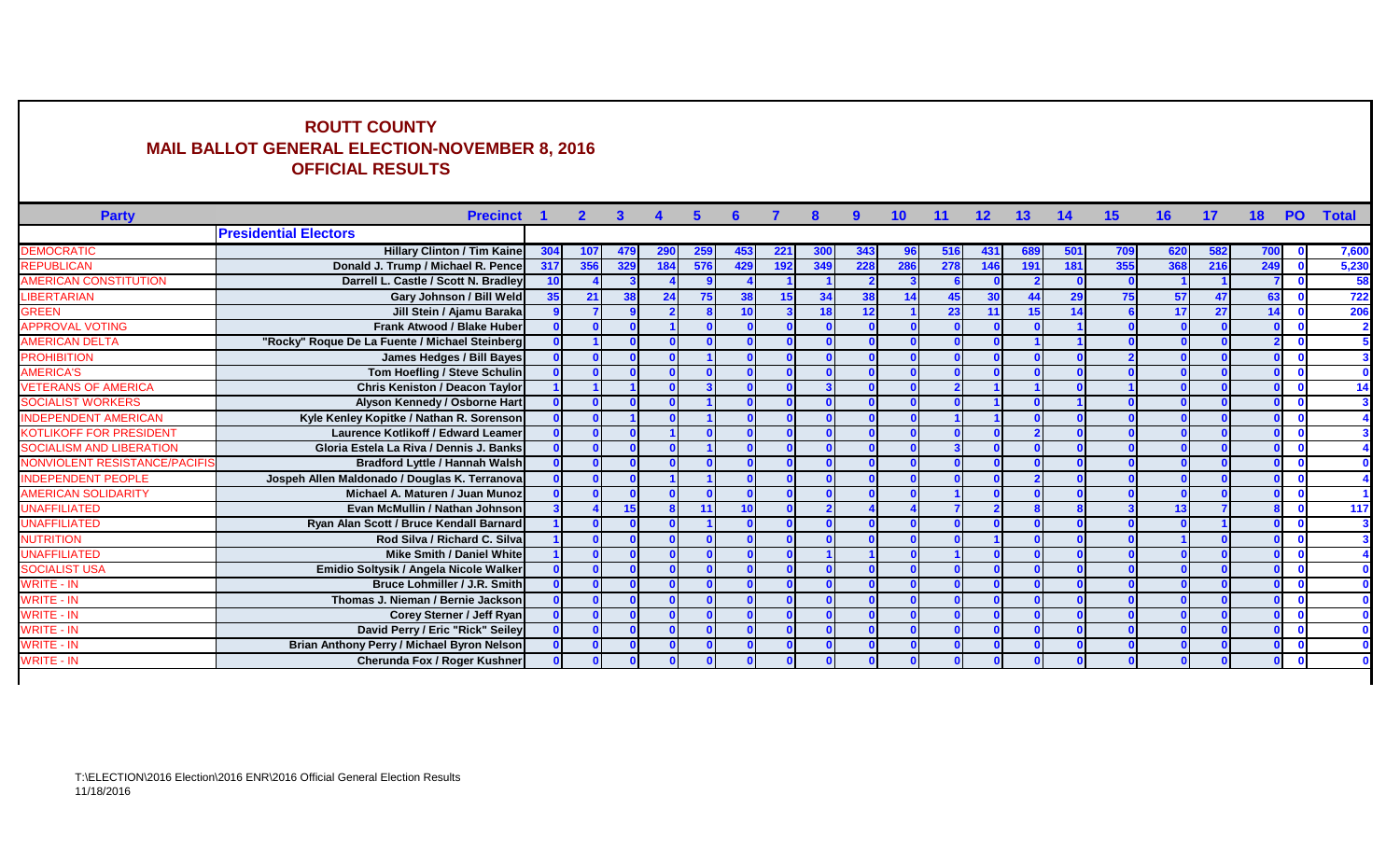| <b>Party</b>        | <b>Precinct</b>                                                               |     | $\mathbf{2}$   | -3                      |                      | -5             |     |     |              |                | 10 <sup>°</sup>         | 11  | 12 <sub>2</sub> | 13  | 14  | 15              | 16  | 17              | 18                      | <b>PO</b>               | <b>Total</b> |
|---------------------|-------------------------------------------------------------------------------|-----|----------------|-------------------------|----------------------|----------------|-----|-----|--------------|----------------|-------------------------|-----|-----------------|-----|-----|-----------------|-----|-----------------|-------------------------|-------------------------|--------------|
|                     | <b>United States Senator</b>                                                  |     |                |                         |                      |                |     |     |              |                |                         |     |                 |     |     |                 |     |                 |                         |                         |              |
| <b>DEMOCRATIC</b>   | Michael Bennett                                                               | 313 | 146            | 487                     | 295                  | 336            | 478 | 218 | 334          | 359            | 137                     | 514 | 423             | 664 | 498 | 701             | 620 | 587             | 683                     | $\mathbf{0}$            | 7,793        |
| <b>REPUBLICAN</b>   | Darryl Glenn                                                                  | 331 | 321            | 342                     | 196                  | 527            | 412 | 188 | 312          | 228            | 249                     | 284 | 161             | 214 | 187 | 398             | 407 | <b>220</b>      | 288                     | $\mathbf{0}$            | 5,265        |
| <b>LIBERTARIAN</b>  | <b>Lily Tang Williams</b>                                                     | 21  | 13             | 20                      | 12                   | 48             | 25  | 11  | 34           | 17             | 12                      | 48  | <b>g</b>        | 26  | 19  | 27              | 33  | 40              | 46                      | $\mathbf{0}$            | 461          |
| <b>GREEN</b>        | <b>Arn Menconi</b>                                                            |     |                |                         |                      | 6 <sup>1</sup> |     |     | 11           | 11             | $\overline{\mathbf{z}}$ | 20  | 11              | 16  | 15  |                 | 11  | $\overline{20}$ | 14                      | $\mathbf 0$             | 180          |
| <b>UNITY</b>        | <b>Bill Hammons</b>                                                           |     |                | $\overline{\mathbf{z}}$ |                      |                |     |     |              |                | $\mathbf{0}$            |     |                 |     |     |                 |     |                 |                         | $\mathbf{0}$            | 38           |
| <b>UNAFFILIATED</b> | Dan Chapin                                                                    |     |                |                         |                      |                |     |     |              |                |                         |     |                 |     |     |                 |     |                 | $\overline{\mathbf{z}}$ | $\mathbf{0}$            | 31           |
| <b>UNAFFILIATED</b> | <b>Paul Noel Fiorino</b>                                                      |     |                |                         |                      |                |     |     |              |                |                         |     |                 |     |     |                 |     |                 |                         | $\mathbf 0$             | $-12$        |
| <b>WRITE-IN</b>     | Don Willoughby                                                                |     |                |                         |                      |                |     |     |              |                | $\mathbf{0}$            |     |                 |     |     |                 |     |                 | $\mathbf$               | $\mathbf 0$             |              |
|                     |                                                                               |     |                |                         |                      |                |     |     |              |                |                         |     |                 |     |     |                 |     |                 |                         |                         |              |
| <b>Party</b>        | <b>Precinct</b>                                                               |     | $\overline{2}$ | $\mathbf{3}$            | $\blacktriangleleft$ | $-5$           | 6   | 7   | $\mathbf{8}$ | $\overline{9}$ | 10                      | 11  | 12              | 13  | 14  | 15 <sub>1</sub> | 16  | 17              | 18                      | <b>PO</b>               | <b>Total</b> |
|                     | Representative to the 115th United States Congress - Congressional District 3 |     |                |                         |                      |                |     |     |              |                |                         |     |                 |     |     |                 |     |                 |                         |                         |              |
| <b>REPUBLICAN</b>   | Scott R. Tipton                                                               | 339 | 330            | 370                     | 217                  | 564            | 459 | 218 | 326          | 244            | 259                     | 309 | 176             | 233 | 232 | 453             | 468 | 236             | 329                     | $\mathbf{0}$            | 5,762        |
| <b>DEMOCRATIC</b>   | Gail Schwartz                                                                 | 313 | 138            | 448                     | 266                  | 299            | 446 | 186 | 324          | 353            | 127                     | 495 | 417             | 645 | 464 | 651             | 557 | 582             | 639                     | $\overline{\mathbf{0}}$ | 7,350        |
| <b>LIBERTARIAN</b>  | <b>Gaylon Kent</b>                                                            | 25  | 26             | 39                      | <b>16</b>            | 66             | 28  |     | 51           | <b>16</b>      | 20                      | 65  | 17              | 39  | 25  | 30              | 35  | 52              | 58                      | $\overline{\mathbf{0}}$ | 617          |
|                     |                                                                               |     |                |                         |                      |                |     |     |              |                |                         |     |                 |     |     |                 |     |                 |                         |                         |              |
| <b>Party</b>        | <b>Precinct</b>                                                               |     | $\overline{2}$ | $\mathbf{3}$            | $\blacktriangle$     | -5             |     |     |              | $\mathbf{a}$   | 10 <sub>1</sub>         | 11  | 12 <sup>2</sup> | 13  | 14  | 15              | 16  | 17              | 18                      | <b>PO</b>               | <b>Total</b> |
|                     | <b>State Board of Education Member - Congressional District 3</b>             |     |                |                         |                      |                |     |     |              |                |                         |     |                 |     |     |                 |     |                 |                         |                         |              |
| <b>REPUBLICAN</b>   | Jovce Rankin                                                                  | 341 | 353            | 383                     | 220                  | 591            | 462 | 208 | 341          | 249            | 269                     | 327 | 197             | 247 | 250 | 456             | 478 | 263             | 346                     | $\mathbf{0}$            | 5,981        |
| <b>DEMOCRATIC</b>   | <b>Christine Pacheco-Koveleskil</b>                                           | 253 | 110            | 374                     | 231                  | 247            | 358 | 155 | 285          | 291            | 99 <sup>1</sup>         | 422 | 330             | 524 | 381 | 547             | 480 | 517             | 547                     | $\mathbf{0}$            | 6,151        |
|                     |                                                                               |     |                |                         |                      |                |     |     |              |                |                         |     |                 |     |     |                 |     |                 |                         |                         |              |
| <b>Party</b>        | <b>Precinct</b>                                                               |     |                |                         |                      |                |     |     |              |                | 10                      |     | 12 <sub>2</sub> | 13  | 14  | 15              | 16  | 17              | 18                      | <b>PO</b>               | <b>Total</b> |
|                     | <b>Regent of the University of Colorado - At Large</b>                        |     |                |                         |                      |                |     |     |              |                |                         |     |                 |     |     |                 |     |                 |                         |                         |              |
| <b>DEMOCRATIC</b>   | <b>Alice Madden</b>                                                           | 257 | 114            | 366                     | 229                  | 261            | 353 | 149 | 292          | 284            | 109                     | 428 | 349             | 523 | 373 | 542             | 490 | 506             | 544                     | $\overline{\mathbf{0}}$ | 6,169        |
| <b>REPUBLICAN</b>   | Heidi Ganahl                                                                  | 317 | 326            | 347                     | 197                  | 549            | 423 | 195 | 302          | 230            | 237                     | 277 | 151             | 208 | 230 | 416             | 438 | 238             | 314                     | $\mathbf{0}$            | 5,395        |
|                     |                                                                               |     |                |                         |                      |                |     |     |              |                |                         |     |                 |     |     |                 |     |                 |                         |                         |              |
| <b>Party</b>        | <b>Precinct</b>                                                               |     | $\overline{2}$ | $\mathbf{3}$            | $\blacktriangle$     | $\sqrt{5}$     | -6  |     | $\mathbf{8}$ | $\overline{9}$ | 10                      | 11  | 12 <sup>7</sup> | 13  | 14  | 15 <sub>1</sub> | 16  | 17              | 18                      | <b>PO</b>               | <b>Total</b> |
|                     | <b>State Senator - District 8</b>                                             |     |                |                         |                      |                |     |     |              |                |                         |     |                 |     |     |                 |     |                 |                         |                         |              |
| <b>REPUBLICAN</b>   | Randy L. Baumgardner                                                          | 366 | 360            | 391                     | 223                  | 639            | 481 | 225 | 372          | 272            | 291                     | 344 | 196             | 265 | 257 | 466             | 499 | 279             | 364                     | $\mathbf{0}$            | 6,290        |
| <b>DEMOCRATIC</b>   | <b>Emily Tracy</b>                                                            | 293 | 127            | 435                     | 251                  | 268            | 411 | 179 | 311          | 321            | 107                     | 486 | 387             | 609 | 448 | 611             | 521 | 550             | 609                     | $\overline{\mathbf{0}}$ | 6,924        |
|                     |                                                                               |     |                |                         |                      |                |     |     |              |                |                         |     |                 |     |     |                 |     |                 |                         |                         |              |
| Party               | <b>Precinct</b>                                                               |     | $\mathbf{2}$   | $\mathbf{3}$            | $\blacktriangle$     | 5 <sup>5</sup> | 6   | 7   | $\mathbf{8}$ | $\overline{9}$ | 10                      | 11  | 12              | 13  | 14  | 15              | 16  | 17              | 18                      | PO                      | <b>Total</b> |
|                     | <b>State Representative - District 26</b>                                     |     |                |                         |                      |                |     |     |              |                |                         |     |                 |     |     |                 |     |                 |                         |                         |              |
| <b>DEMOCRATIC</b>   | Diane E. Mitsch Bush                                                          | 345 | 158            | 526                     | 306                  | 350            | 509 | 227 | 374          | 379            | <b>148</b>              | 552 | 457             | 698 | 534 | 708             | 607 | 621             | 718                     | $\mathbf 0$             | 8,217        |
| <b>REPUBLICAN</b>   | Michael Cacioppo                                                              | 314 | 326            | 317                     | 181                  | 549            | 391 | 181 | 307          | 212            | 246                     | 282 | 141             | 201 | 183 | 389             | 417 | 221             | 281                     | $\mathbf{0}$            | 5,139        |
|                     |                                                                               |     |                |                         |                      |                |     |     |              |                |                         |     |                 |     |     |                 |     |                 |                         |                         |              |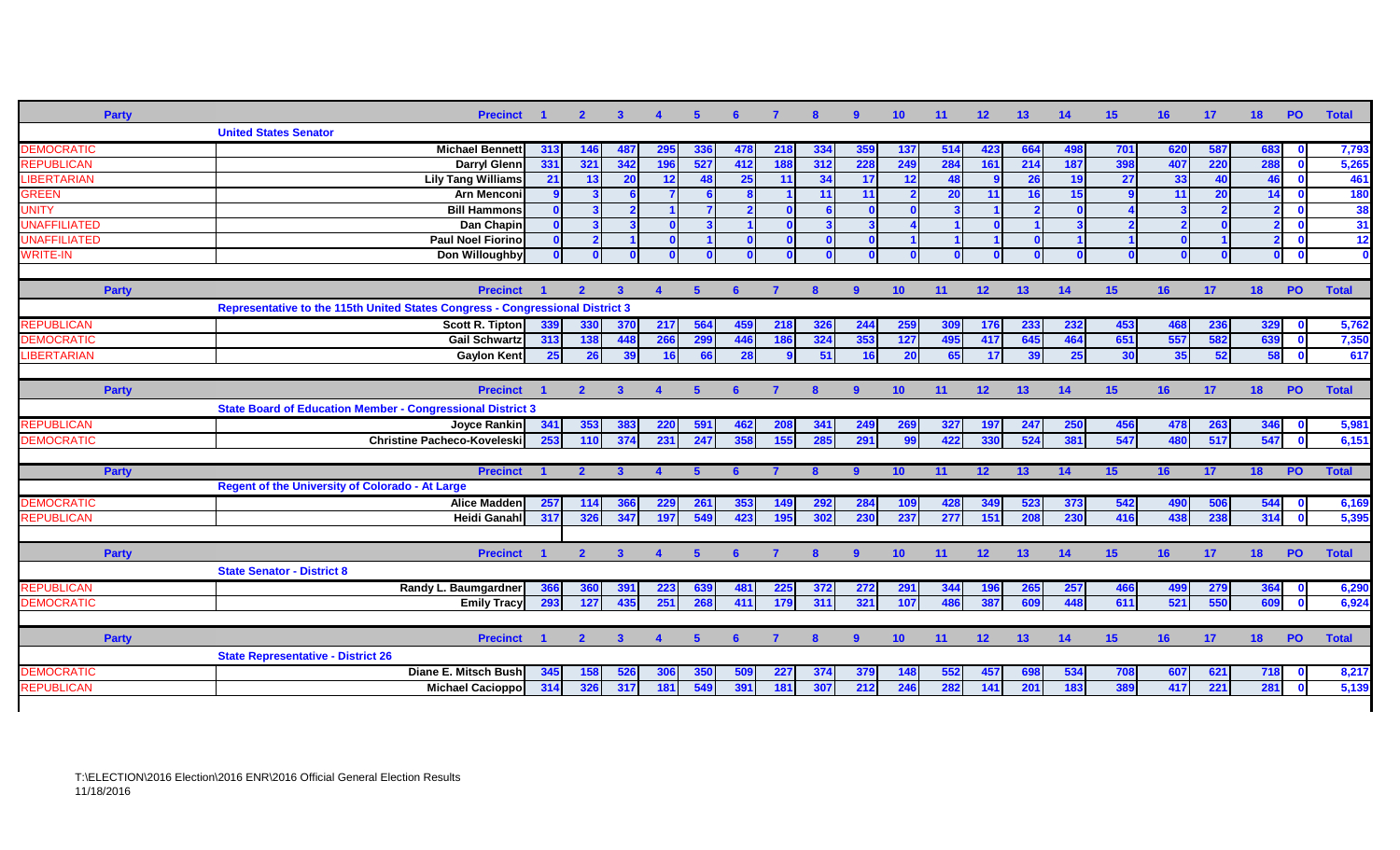| <b>Party</b>      |                                                    | <b>Precinct</b>        |            | $\overline{2}$          | $\mathbf{3}$ |                   | 5    |     |            |              | -9             | 10 <sub>1</sub> | 11              | 12              | 13         | 14         | 15 <sub>1</sub>  | 16               | 17  | 18<br><b>PO</b>  | <b>Total</b>                   |
|-------------------|----------------------------------------------------|------------------------|------------|-------------------------|--------------|-------------------|------|-----|------------|--------------|----------------|-----------------|-----------------|-----------------|------------|------------|------------------|------------------|-----|------------------|--------------------------------|
|                   | <b>District Attorney - 14th Judicical District</b> |                        |            |                         |              |                   |      |     |            |              |                |                 |                 |                 |            |            |                  |                  |     |                  |                                |
| <b>DEMOCRATIC</b> |                                                    | <b>Brett D. Barkey</b> | 397        | 371                     | 464          | 288               | 675  | 556 | <b>250</b> | 417          | 350            | 274             | 452             | 273             | 427        | 381        | 610              | 641              | 447 | 558              | 7,831<br>$\mathbf 0$           |
|                   |                                                    |                        |            |                         |              |                   |      |     |            |              |                |                 |                 |                 |            |            |                  |                  |     |                  |                                |
| Party             | <b>County Commissioner - District 1</b>            | <b>Precinct</b>        |            | $\overline{2}$          | $\mathbf{3}$ |                   | -5   |     |            |              | 9              | 10 <sup>°</sup> | 11              | 12              | 13         | 14         | 15               | 16               | 17  | <b>PO</b><br>18  | <b>Total</b>                   |
| <b>DEMOCRATIC</b> |                                                    | <b>Tim Corrigan</b>    |            |                         |              |                   | 315  | 376 | 172        | 454          |                | 192             |                 | 385             | 604        |            | 613              | 516              | 534 |                  |                                |
| <b>REPUBLICAN</b> |                                                    | <b>Bob Dapper</b>      | 296<br>365 | <b>156</b><br>320       | 449<br>393   | <b>266</b><br>225 | 580  | 529 | 235        | 249          | 366<br>243     | 211             | 508<br>337      | 212             | 290        | 442<br>272 | 497              | 511              | 296 | 589<br>393       | 7,233<br>6,158<br>$\mathbf{0}$ |
|                   |                                                    |                        |            |                         |              |                   |      |     |            |              |                |                 |                 |                 |            |            |                  |                  |     |                  |                                |
| <b>Party</b>      |                                                    | <b>Precinct</b>        |            | $\overline{\mathbf{z}}$ | 3            |                   | -5   |     |            |              | 9              | 10 <sub>1</sub> | 11              | 12              | 13         | 14         | 15 <sub>15</sub> | 16               | 17  | 18<br><b>PO</b>  | <b>Total</b>                   |
|                   | <b>County Commissioner - District 2</b>            |                        |            |                         |              |                   |      |     |            |              |                |                 |                 |                 |            |            |                  |                  |     |                  |                                |
| <b>DEMOCRATIC</b> |                                                    | Douglas Monger         | 399        | 340                     | 592          | 347               | 635  | 558 | 231        | 484          | 425            | 240             | 585             | 440             | 654        | 511        | 732              | 690              | 613 | 706              | 9,182<br>$\mathbf{0}$          |
|                   |                                                    |                        |            |                         |              |                   |      |     |            |              |                |                 |                 |                 |            |            |                  |                  |     |                  |                                |
|                   |                                                    | <b>Precinct</b>        |            | 2 <sup>1</sup>          | $\mathbf{3}$ |                   | -5   | 6   |            | 8            | 9              | 10              | 11 <sup>1</sup> | 12              | 13         | 14         | 15               | 16 <sup>1</sup>  | 17  | 18<br><b>PO</b>  | <b>Total</b>                   |
|                   | <b>Colorado Supreme Court Justice</b>              |                        |            |                         |              |                   |      |     |            |              |                |                 |                 |                 |            |            |                  |                  |     |                  |                                |
|                   | <b>Justice William Hood</b>                        |                        |            |                         |              |                   |      |     |            |              |                |                 |                 |                 |            |            |                  |                  |     |                  |                                |
|                   |                                                    | Yes                    | 362        | 254                     | 454          | 279               | 480  | 519 | 228        | 407          | 337            | 211             | 457             | 336             | 487        | 411        | 610              | 625              | 483 | 559              | 7,499<br>$\mathbf{0}$          |
|                   |                                                    | <b>Nol</b>             | 106        | 150                     | 160          | 72                | 262  | 133 | 62         | 152          | 98             | 96              | 139             | 61              | 101        | 87         | 139              | 128              | 108 | 131              | 2,185<br>$\mathbf{0}$          |
|                   |                                                    | <b>Precinct</b>        |            | $\mathbf{2}$            | $\mathbf{3}$ |                   | -5   | 6   |            | 8            | $9^{\circ}$    | 10              | 11              | 12              | 13         | 14         | 15               | 16               | 17  | $P$ O<br>18      | <b>Total</b>                   |
|                   | <b>Colorado Court of Appeals Judge</b>             |                        |            |                         |              |                   |      |     |            |              |                |                 |                 |                 |            |            |                  |                  |     |                  |                                |
|                   | <b>Judge Karen Ashby</b>                           |                        |            |                         |              |                   |      |     |            |              |                |                 |                 |                 |            |            |                  |                  |     |                  |                                |
|                   |                                                    | Yes                    | 354        | 247                     | 453          | 259               | 455  |     | 202        | 393          | 321            | 203             | 435             | 329             | 473        | 400        | 603              | 596              | 462 | 540              | 7,215                          |
|                   |                                                    | $\overline{N}$         | 108        | 151                     | 156          | 78                | 277  | 146 | 81         | 156          | 101            | 103             | 149             | 65              | 106        | 91         | 139              | 145              | 115 | 134              | 2,301<br>$\mathbf{0}$          |
|                   |                                                    |                        |            |                         |              |                   |      |     |            |              |                |                 |                 |                 |            |            |                  |                  |     |                  |                                |
|                   |                                                    | <b>Precinct</b>        |            | $\overline{2}$          | $\mathbf{3}$ | $\mathbf{A}$      | $-5$ | -6  |            | $\mathbf{8}$ | $\overline{9}$ | 10              | 11              | 12              | 13         | 14         | 15               | 16               | 17  | 18<br><b>PO</b>  | <b>Total</b>                   |
|                   | Judge Michael H. Berger                            |                        |            |                         |              |                   |      |     |            |              |                |                 |                 |                 |            |            |                  |                  |     |                  |                                |
|                   |                                                    | Yes                    | 345        | 245                     | 448          | 259               | 455  | 493 | 216        | 382          | 316            | 204             | 423             | 325             | 460        | 386        | 599              | 599              | 453 | 528              | 7,136<br>$\mathbf{0}$          |
|                   |                                                    | <b>No</b>              | 108        | 147                     | 153          | 76                | 270  | 138 | 67         | 159          | 103            | 95              | 152             | 63              | 111        | 91         | 128              | 134              | 114 | 127              | 2,236<br>$\Omega$              |
|                   |                                                    | <b>Precinct</b>        |            | $\mathbf{2}$            |              |                   |      |     |            |              | $9^{\circ}$    | 10 <sub>1</sub> | 11              | 12 <sub>2</sub> | 13         | 14         | 15 <sub>1</sub>  | 16               | 17  | <b>PO</b><br>18  | <b>Total</b>                   |
|                   | Judge Steven L. Bernard                            |                        |            |                         |              |                   |      |     |            |              |                |                 |                 |                 |            |            |                  |                  |     |                  |                                |
|                   |                                                    | Yes                    | 310        | 231                     | 409          | 239               | 441  | 477 | 174        | 358          | 282            | 192             | 375             | 278             | <b>409</b> | 344        | 537              | 532              | 385 | 493              | 6,466                          |
|                   |                                                    | $\overline{N}$         | 142        | 154                     | 188          | 96                | 282  | 147 | 101        | 185          | 133            | 106             | 195             | 108             | 157        | 129        | 192              | 195              | 178 | 164              | 2,852<br>$\overline{0}$        |
|                   |                                                    |                        |            |                         |              |                   |      |     |            |              |                |                 |                 |                 |            |            |                  |                  |     |                  |                                |
|                   |                                                    | <b>Precinct</b>        |            | $\overline{2}$          | 3            |                   | -5   |     |            |              | $\overline{9}$ | 10 <sub>1</sub> | 11              | 12              | 13         | 14         | 15               | 16               | 17  | <b>PO</b><br>18  | <b>Total</b>                   |
|                   | Judge Stephanie E. Dunn                            |                        |            |                         |              |                   |      |     |            |              |                |                 |                 |                 |            |            |                  |                  |     |                  |                                |
|                   |                                                    | Yes                    | 342        | 248                     | 442          | 263               | 469  | 490 | 214        | 384          | 316            | <b>207</b>      | 422             | 324             | 463        | 388        | 596              | 596              | 451 | 531              | 7,146                          |
|                   |                                                    | <b>No</b>              | 108        | 137                     | 150          | 70                | 247  | 134 | 60         | 154          | 94             | 91              | 138             | 64              | 100        | 84         | 129              | $\overline{124}$ | 107 | $\overline{124}$ | 2,115                          |
|                   |                                                    |                        |            |                         |              |                   |      |     |            |              |                |                 |                 |                 |            |            |                  |                  |     |                  |                                |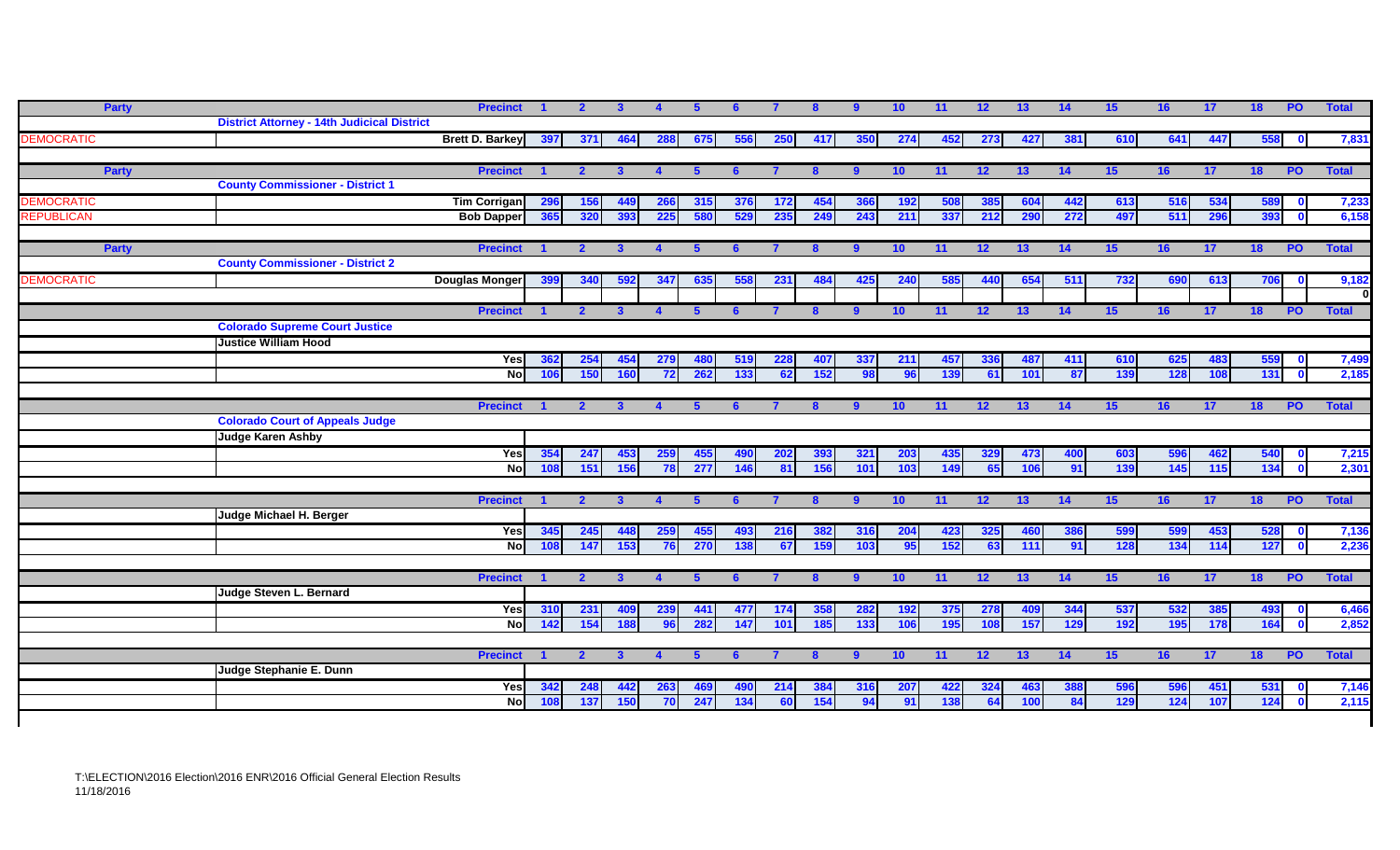| <b>Precinct</b>                                                         |     | 2 <sup>1</sup> | $\mathbf{3}$ | $\blacktriangle$     | 5          |            |     | 8            | 9            | 10         | 11              | 12 <sup>2</sup> | 13         | 14  | 15 <sub>1</sub> | 16  | 17  | 18         | PO             | <b>Total</b> |
|-------------------------------------------------------------------------|-----|----------------|--------------|----------------------|------------|------------|-----|--------------|--------------|------------|-----------------|-----------------|------------|-----|-----------------|-----|-----|------------|----------------|--------------|
| <b>Judge David Furman</b>                                               |     |                |              |                      |            |            |     |              |              |            |                 |                 |            |     |                 |     |     |            |                |              |
| Yes                                                                     | 352 | 239            | 449          | <b>260</b>           | <b>481</b> | 495        | 202 | 386          | 314          | <b>201</b> | 404             | 309             | 442        | 381 | 583             | 577 | 429 | 519        |                | 7,023        |
| <b>No</b>                                                               | 101 | 145            | 139          | 73                   | 236        | <b>126</b> | 70  | 158          | 101          | 99         | 157             | - 75 I          | <b>120</b> | 87  | 137             | 142 | 127 | 130        | $\bullet$      | 2,223        |
|                                                                         |     |                |              |                      |            |            |     |              |              |            |                 |                 |            |     |                 |     |     |            |                |              |
| <b>Precinct</b>                                                         |     | $\overline{2}$ | $\mathbf{3}$ | $\blacktriangle$     |            | 6          |     | $\mathbf{8}$ | -9           | 10         | $\overline{11}$ | 12 <sup>2</sup> | 13         | 14  | 15              | 16  | 17  | 18         | <b>PO</b>      | <b>Total</b> |
| Judge Robert D. Hawthorne                                               |     |                |              |                      |            |            |     |              |              |            |                 |                 |            |     |                 |     |     |            |                |              |
| Yes                                                                     | 348 | 249            | 449          | 268                  | 486        | 491        | 210 | 386          | 322          | 217        | 409             | 309             | 440        | 368 | 588             | 577 | 424 | 519        |                | 7,060        |
| $\overline{8}$                                                          | 105 | 134            | 144          | 66                   | 232        | 127        | 61  | 152          | 93           | 86         | 151             | 71              | 119        | 94  | 131             | 139 | 132 | 128        | $\mathbf{0}$   | 2,165        |
|                                                                         |     |                |              |                      |            |            |     |              |              |            |                 |                 |            |     |                 |     |     |            |                |              |
| <b>Precinct</b>                                                         |     | $\overline{2}$ | -3           |                      |            |            |     |              | -9           | 10         | 11              | 12 <sub>2</sub> | 13         | 14  | 15              | 16  | 17  | 18         | P <sub>0</sub> | <b>Total</b> |
| <b>Judge Jerry N. Jones</b>                                             |     |                |              |                      |            |            |     |              |              |            |                 |                 |            |     |                 |     |     |            |                |              |
| Yes                                                                     | 294 | 232            | 391          | 227                  | 425        | 440        | 175 | 341          | 265          | <b>192</b> | 339             | 260             | 378        | 320 | 514             | 509 | 377 | 467        |                | 6,146        |
| $\overline{N}$                                                          | 156 | 152            | 201          | 105                  | 293        | 177        | 97  | 199          | 149          | 112        | 225             | 119             | 176        | 145 | 201             | 209 | 179 | 179        | $\bullet$      | 3,074        |
|                                                                         |     |                |              |                      |            |            |     |              |              |            |                 |                 |            |     |                 |     |     |            |                |              |
| <b>Precinct</b>                                                         |     | $\overline{2}$ | $\mathbf{3}$ | $\overline{4}$       | -5         | 6          |     | 8            | 9            | 10         | 11              | 12              | 13         | 14  | 15              | 16  | 17  | 18         | P <sub>O</sub> | <b>Total</b> |
| Judge Anthony J. Navarro                                                |     |                |              |                      |            |            |     |              |              |            |                 |                 |            |     |                 |     |     |            |                |              |
| Yes                                                                     | 315 | 222            | 402          | 239                  | 428        | 463        | 182 | 369          | 300          | <b>199</b> | 382             | 282             | 434        | 362 | 555             | 546 | 411 | 505        | $\mathbf 0$    | 6,596        |
| <b>No</b>                                                               | 132 | 160            | 184          | 94                   | 291        | 155        | 91  | 168          | 120          | 102        | 181             | 95              | 122        | 106 | 168             | 173 | 147 | 144        | $\mathbf{0}$   | 2,633        |
|                                                                         |     |                |              |                      |            |            |     |              |              |            |                 |                 |            |     |                 |     |     |            |                |              |
| <b>Precinct</b>                                                         |     | $\overline{2}$ | $\mathbf{3}$ | $\overline{4}$       | -5         |            |     |              | -9           | 10         | 11              | 12              | 13         | 14  | 15              | 16  | 17  | 18         | P <sub>0</sub> | <b>Total</b> |
| Judge Gilbert M. Roman                                                  |     |                |              |                      |            |            |     |              |              |            |                 |                 |            |     |                 |     |     |            |                |              |
| Yes                                                                     | 349 | 243            | 444          | 257                  | 475        | 496        | 210 | 383          | 317          | 217        | 404             | 315             | 446        | 375 | 581             | 587 | 426 | 518        |                | 7,043        |
| $\overline{N}$                                                          | 104 | 136            | 143          | 76                   | 239        | 125        | 63  | 150          | 98           | 85         | 159             | 67              | 111        | 90  | 137             | 128 | 127 | 135        | $\mathbf{0}$   | 2,173        |
|                                                                         |     |                |              |                      |            |            |     |              |              |            |                 |                 |            |     |                 |     |     |            |                |              |
| <b>Precinct</b>                                                         |     | 2 <sup>1</sup> | $\mathbf{3}$ | $\blacktriangleleft$ | -5         | 6          |     | $\bf{8}$     | -9           | 10         | 11              | 12              | 13         | 14  | 15              | 16  | 17  | 18         | P <sub>O</sub> | <b>Total</b> |
| <b>Judge Diana Terry</b>                                                |     |                |              |                      |            |            |     |              |              |            |                 |                 |            |     |                 |     |     |            |                |              |
| Yes                                                                     | 327 | 236            | 424          | 241                  | 449        | 468        | 194 | 372          | 304          | 202        | 388             | 289             | 427        | 369 | 554             | 547 | 408 | 502        | $\mathbf 0$    | 6,701        |
| $\overline{N}$                                                          | 121 | 147            | 164          | 90                   | 268        | 147        | 81  | 169          | 110          | 98         | 171             | 93              | 122        | 102 | 159             | 171 | 147 | 144        | $\Omega$       | 2,504        |
|                                                                         |     |                |              |                      |            |            |     |              |              |            |                 |                 |            |     |                 |     |     |            |                |              |
| <b>Precinct</b><br><b>District Court Judge - 14th Judicial District</b> |     | $\overline{2}$ | $\mathbf{3}$ |                      |            |            |     | $\mathbf{R}$ | $\mathbf{q}$ | 10         | 11              | 12              | 13         | 14  | 15              | 16  | 17  | 18         | <b>PO</b>      | <b>Total</b> |
|                                                                         |     |                |              |                      |            |            |     |              |              |            |                 |                 |            |     |                 |     |     |            |                |              |
| Judge Mary C. Hoak                                                      |     |                |              |                      |            |            |     |              |              |            |                 |                 |            |     |                 |     |     |            |                |              |
| Yes<br>$\overline{N}$                                                   | 350 | 254            | 468          | 266                  | 478        | 496<br>144 | 221 | 388          | 325          | 221        | 441             | 325             | 455        | 394 | 588             | 601 | 452 | 539<br>123 | $\mathbf{0}$   | 7,262        |
|                                                                         | 103 | 138            | 144          | 69                   | 251        |            | 64  | 156          | 100          | 82         | 146             | 70              | 104        | 84  | 148             | 127 | 117 |            | $\mathbf{0}$   | 2,170        |
|                                                                         |     |                |              |                      |            |            |     |              |              |            |                 |                 |            |     |                 |     |     |            |                |              |
| <b>Precinct</b><br><b>State of Colorado</b>                             |     | $\mathbf{2}$   | $\mathbf{3}$ | $\blacktriangle$     | 5          | -6         |     |              | -9           | 10         | 11              | 12              | 13         | 14  | 15              | 16  | 17  | 18         | <b>PO</b>      | <b>Total</b> |
|                                                                         |     |                |              |                      |            |            |     |              |              |            |                 |                 |            |     |                 |     |     |            |                |              |
| <b>Amendment T</b>                                                      |     |                |              |                      |            |            |     |              |              |            |                 |                 |            |     |                 |     |     |            |                |              |
| <b>Yes/For</b>                                                          | 274 | 155            | 360          | 241                  | 274        | 388        | 174 | 291          | <b>280</b>   | 121        | 397             | 302             | 466        | 375 | 560             | 494 | 461 | 490        | $\mathbf{0}$   | 6,103        |
| <b>No/Against</b>                                                       | 356 | 313            | 441          | 232                  | 609        | 465        | 211 | 372          | 279          | 268        | 403             | 254             | 369        | 308 | 480             | 486 | 328 | 443        | $\mathbf{0}$   | 6,617        |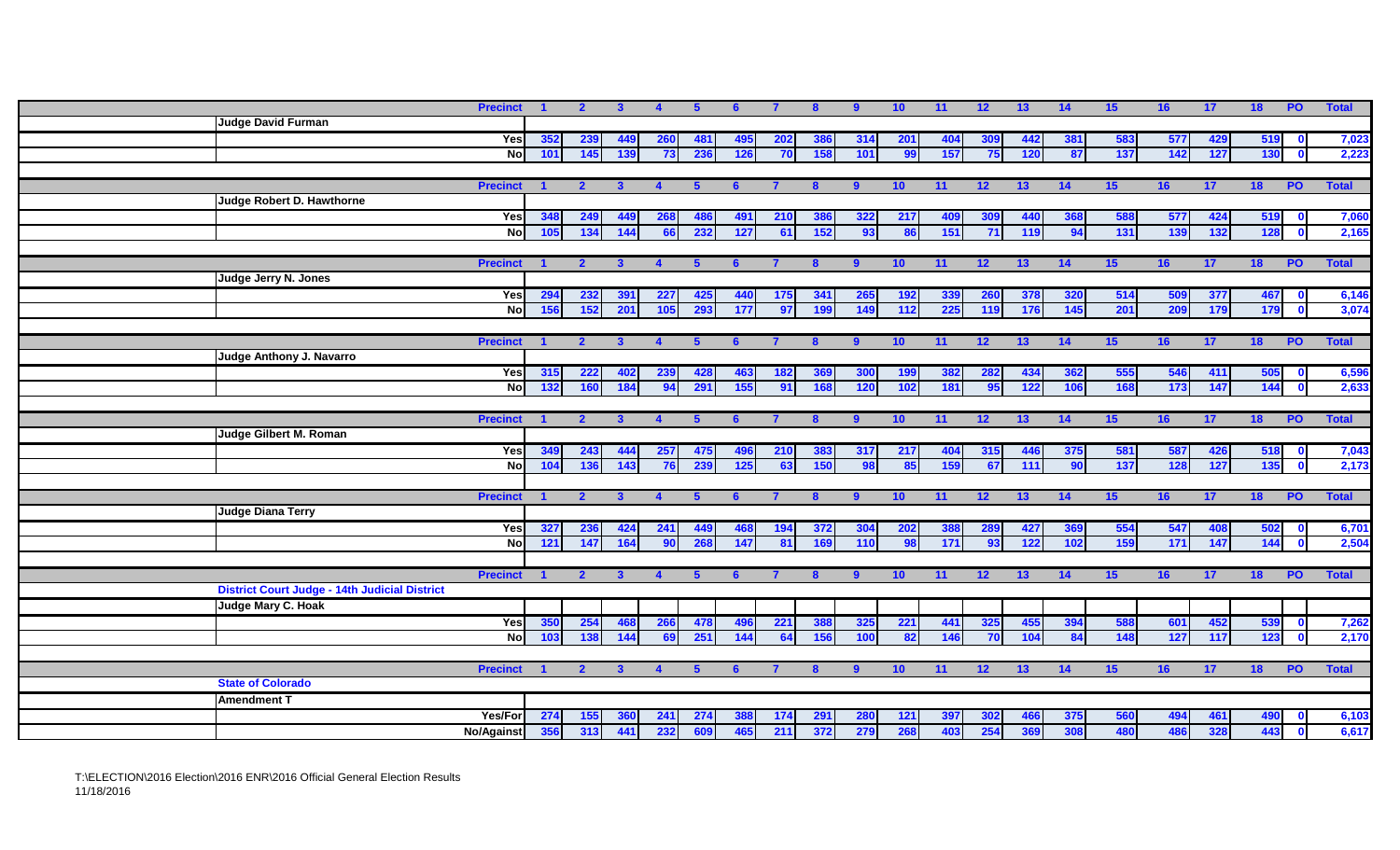| <b>Precinct</b>        | $\blacksquare$ | $\overline{2}$ | $\mathbf{3}$    | $\overline{4}$ | 5 <sup>5</sup> | 6          |            | 8            | 9              | 10  | $-11$      | 12              | 13              | $\overline{14}$ | 15              | 16         | $\overline{17}$ | 18 PO      |                           | <b>Total</b>   |
|------------------------|----------------|----------------|-----------------|----------------|----------------|------------|------------|--------------|----------------|-----|------------|-----------------|-----------------|-----------------|-----------------|------------|-----------------|------------|---------------------------|----------------|
| Amendment U            |                |                |                 |                |                |            |            |              |                |     |            |                 |                 |                 |                 |            |                 |            |                           |                |
| Yes/For                | 273            | 161            | 367             | 207            | 293            | 347        | 172        | 249          | 223            | 163 | 347        | 230             | 379             | 294             | 481             | 469        | 367             | 431        | $\mathbf 0$               | 5,453          |
| No/Against             | 342            | 293            | 409             | 255            | 569            | 486        | 207        | 386          | 332            | 209 | 440        | 307             | 421             | 370             | 544             | 479        | 389             | 478        | $\bullet$                 | 6,916          |
|                        |                |                |                 |                |                |            |            |              |                |     |            |                 |                 |                 |                 |            |                 |            |                           |                |
| <b>Precinct</b>        | $\blacksquare$ | $\overline{2}$ | $\mathbf{3}$    | $\overline{4}$ | -5             | 6          |            | $\mathbf{8}$ | -9             | 10  | 11         | 12              | 13 <sup>°</sup> | 14              | 15              | 16         | 17              | 18         | <b>PO</b>                 | <b>Total</b>   |
| Amendment 69           |                |                |                 |                |                |            |            |              |                |     |            |                 |                 |                 |                 |            |                 |            |                           |                |
| Yes/For                | 148            | 66             | 211             | 122            | 125            | 184        | 84         | 212          | 164            | 61  | 263        | 191             | 333             | 188             | 269             | 254        | 300             | 321        | $\mathbf 0$               | 3,496          |
| <b>No/Against</b>      | 533            | 426            | 650             | 377            | 801            | 737        | 336        | 495          | 455            | 340 | 611        | 416             | 569             | 538             | 862             | 793        | 560             | 693        | $\mathbf 0$               | 10,192         |
|                        |                |                |                 |                |                |            |            |              |                |     |            |                 |                 |                 |                 |            |                 |            |                           |                |
| <b>Precinct</b>        |                | $\overline{2}$ |                 |                |                |            |            | 8            | -9             | 10  | 11         | 12              | 13              | 14              | 15 <sub>1</sub> | 16         | 17              | 18         | <b>PO</b>                 | <b>Total</b>   |
| Amendment 70           |                |                |                 |                |                |            |            |              |                |     |            |                 |                 |                 |                 |            |                 |            |                           |                |
| <b>Yes/For</b>         | 368<br>322     | 229<br>268     | 540<br>330      | 319<br>190     | 485            | 536<br>405 | 245<br>185 | 450<br>256   | 399<br>227     | 188 | 594<br>298 | 449<br>172      | 665<br>278      | 503<br>239      | 743<br>412      | 665<br>412 | 648<br>237      | 684<br>349 | $\mathbf{0}$<br>$\bullet$ | 8,684<br>5,281 |
| <b>No/Against</b>      |                |                |                 |                |                |            |            |              |                | 216 |            |                 |                 |                 |                 |            |                 |            |                           |                |
| <b>Precinct</b>        | $\blacksquare$ | $\overline{2}$ | $\mathbf{3}$    | $\mathbf{A}$   | 5.             | 6          |            | $\mathbf{8}$ | -9             | 10  | 11         | 12              | 13              | 14              | 15              | 16         | 17              | 18         | <b>PO</b>                 | <b>Total</b>   |
| Amendment 71           |                |                |                 |                |                |            |            |              |                |     |            |                 |                 |                 |                 |            |                 |            |                           |                |
| Yes/For                | 426            | 320            | 522             | 289            | 565            | 583        | 262        | 419          | 319            | 258 | 473        | 339             | 442             | 392             | 661             | 642        | 427             | 514        | $\mathbf 0$               | 7,853          |
| No/Against             | 239            | 161            | 297             | 186            | 341            | 301        | 145        | 250          | 273            | 135 | 368        | 245             | 436             | 307             | 427             | 365        | 392             | 446        | $\mathbf{0}$              | 5,314          |
|                        |                |                |                 |                |                |            |            |              |                |     |            |                 |                 |                 |                 |            |                 |            |                           |                |
| <b>Precinct</b>        | $\blacksquare$ | $\overline{2}$ | $\mathbf{3}$    |                | -5             | 6          |            | $\mathbf{8}$ | 9              | 10  | 11         | 12 <sup>2</sup> | 13              | 14              | 15 <sub>1</sub> | 16         | 17              | 18         | <b>PO</b>                 | <b>Total</b>   |
| <b>Amendment 72</b>    |                |                |                 |                |                |            |            |              |                |     |            |                 |                 |                 |                 |            |                 |            |                           |                |
| Yes/For                | 380            | 165            | 49 <sub>4</sub> | 305            | 376            | 514        | 254        | 302          | 356            | 148 | 476        | 409             | 633             | 485             | 763             | 698        | 563             | 679        | $\mathbf 0$               | 8,000          |
| <b>No/Against</b>      | 304            | 329            | 375             | 206            | 554            | 409        | 175        | 406          | 264            | 255 | 409        | 206             | 305             | 249             | 385             | 368        | 303             | 353        | $\bullet$                 | 5,855          |
|                        |                |                |                 |                |                |            |            |              |                |     |            |                 |                 |                 |                 |            |                 |            |                           |                |
| <b>Precinct</b>        |                | $\overline{2}$ | $\mathbf{3}$    | $\mathbf{A}$   | -5             | 6          |            | $\bf{8}$     | -9             | 10  | 11         | 12 <sup>2</sup> | 13              | 14              | 15 <sub>1</sub> | 16         | 17              | 18         | <b>PO</b>                 | <b>Total</b>   |
| <b>Proposition 106</b> |                |                |                 |                |                |            |            |              |                |     |            |                 |                 |                 |                 |            |                 |            |                           |                |
| Yes/For                | 503            | 311            | 642             | 406            | 619            | 681        | 323        | 526          | 502            | 229 | 641        | 513             | 797             | 621             | 918             | 853        | 726             | 822        | $\mathbf 0$               | 10,633         |
| <b>No/Against</b>      | 174            | 183            | 226             | 109            | 309            | 239        | 98         | 182          | 118            | 165 | 228        | 98              | 124             | 112             | 218             | 204        | 142             | 195        | $\mathbf{0}$              | 3,124          |
|                        |                |                |                 |                |                |            |            |              |                |     |            |                 |                 |                 |                 |            |                 |            |                           |                |
| <b>Precinct</b>        |                | $\overline{2}$ | $\mathbf{3}$    |                | -5             |            |            | 8            | -9             | 10  | 11         | 12 <sup>2</sup> | 13              | 14              | 15 <sub>1</sub> | 16         | 17              | 18         | <b>PO</b>                 | <b>Total</b>   |
| <b>Proposition 107</b> |                |                |                 |                |                |            |            |              |                |     |            |                 |                 |                 |                 |            |                 |            |                           |                |
| Yes/For                | 470            | 296            | 563             | 321            | 581            | 633        | 293        | 472          | 436            | 229 | 598        | 455             | 688             | 502             | 817             | 726        | 617             | 763        | $\mathbf 0$               | 9,460          |
| <b>No/Against</b>      | 181            | 181            | 268             | 157            | 330            | 261        | 110        | 213          | 166            | 165 | 234        | 132             | 198             | 201             | 262             | 289        | 214             | 214        | $\bullet$                 | 3,776          |
|                        |                |                |                 |                |                |            |            |              |                |     |            |                 |                 |                 |                 |            |                 |            |                           |                |
| <b>Precinct</b>        | $\blacksquare$ | $\mathbf{2}$   | $\mathbf{3}$    |                | 5              | 6          |            | 8            | $\overline{9}$ | 10  | 11         | 12              | 13              | 14              | 15              | 16         | 17              | 18         | <b>PO</b>                 | <b>Total</b>   |
| <b>Proposition 108</b> |                |                |                 |                |                |            |            |              |                |     |            |                 |                 |                 |                 |            |                 |            |                           |                |
| <b>Yes/For</b>         | 375            | 232            | 457             | <b>250</b>     | -487           | 49         | 251        | 407          | 349            | 187 | 524        | 361             | 594             | 409             | 654             | 572        | 508             | 622        | $\mathbf{0}$              | 7,735          |
| <b>No/Against</b>      | 260            | 241            | 358             | 213            | 401            | 375        | 147        | 265          | 236            | 200 | 290        | 206             | 259             | 278             | 407             | 415        | 287             | 327        | $\mathbf{0}$              | 5,165          |
|                        |                |                |                 |                |                |            |            |              |                |     |            |                 |                 |                 |                 |            |                 |            |                           |                |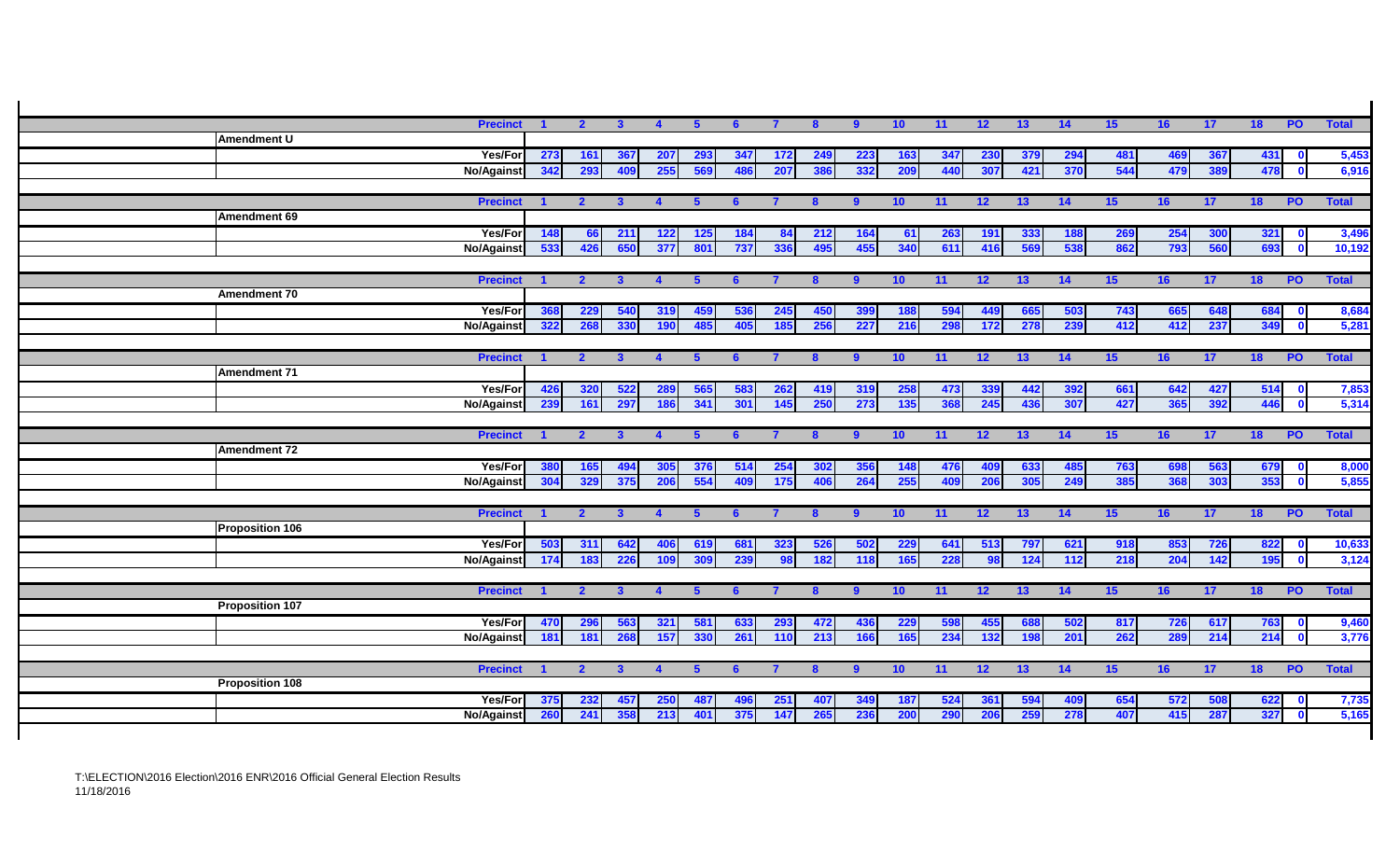| <b>Precinct</b>                                |     | $\overline{2}$ | $\mathbf{3}$ | $\overline{4}$   | $\sqrt{5}$ | -6  |            |     | 9            | 10         | 11  | 12  | 13  | 14  | 15  | 16              | 17 <sub>2</sub> | 18  | <b>PO</b>    | <b>Total</b> |
|------------------------------------------------|-----|----------------|--------------|------------------|------------|-----|------------|-----|--------------|------------|-----|-----|-----|-----|-----|-----------------|-----------------|-----|--------------|--------------|
| <b>Routt County</b>                            |     |                |              |                  |            |     |            |     |              |            |     |     |     |     |     |                 |                 |     |              |              |
| Referendum 1A                                  |     |                |              |                  |            |     |            |     |              |            |     |     |     |     |     |                 |                 |     |              |              |
| Yes/For                                        | 429 | 227            | 543          | 316              | 506        | 572 | 278        | 392 | 382          | <b>227</b> | 507 | 416 | 569 | 480 | 791 | 695             | 497             | 637 |              | 8,464        |
| <b>No/Against</b>                              | 242 | 264            | 305          | 183              | 429        | 342 | 140        | 310 | 232          | 174        | 357 | 192 | 338 | 250 | 329 | 348             | 354             | 365 |              | 5,154        |
|                                                |     |                |              |                  |            |     |            |     |              |            |     |     |     |     |     |                 |                 |     |              |              |
| <b>Precinct</b>                                |     | $\overline{2}$ | $\mathbf{3}$ |                  |            |     |            | 8   | $\mathbf{q}$ | 10         | 11  | 12  | 13  | 14  | 15  | 16              | 17              | 18  | <b>PO</b>    | <b>Total</b> |
| <b>Steamboat Springs School District - RE2</b> |     |                |              |                  |            |     |            |     |              |            |     |     |     |     |     |                 |                 |     |              |              |
| Referendum 3C                                  |     |                |              |                  |            |     |            |     |              |            |     |     |     |     |     |                 |                 |     |              |              |
| Yes/For                                        | 278 |                | 396          | 238              |            | 405 | <b>206</b> |     |              |            | 414 | 351 | 523 | 411 | 592 | 585             | 488             | 578 | $\mathbf{0}$ | 5,465        |
| No/Against                                     | 381 |                | 471          | 256              |            | 509 | 217        |     |              |            | 462 | 257 | 395 | 322 | 541 | 465             | 365             | 429 | $\mathbf{0}$ | 5,070        |
|                                                |     |                |              |                  |            |     |            |     |              |            |     |     |     |     |     |                 |                 |     |              |              |
| <b>Precinct</b>                                |     | $\overline{2}$ | $\mathbf{3}$ |                  |            |     |            |     | <b>q</b>     | 10         | 11  | 12  | 13  | 14  | 15  | 16              | 17              | 18  | <b>PO</b>    | <b>Total</b> |
| <b>Town of Hayden</b>                          |     |                |              |                  |            |     |            |     |              |            |     |     |     |     |     |                 |                 |     |              |              |
| Town of Hayden - Mayor                         |     |                |              |                  |            |     |            |     |              |            |     |     |     |     |     |                 |                 |     |              |              |
| James M. Haskins                               |     | 167            |              |                  | 600        |     |            |     |              |            |     |     |     |     |     |                 |                 |     |              | 767          |
|                                                |     |                |              |                  |            |     |            |     |              |            |     |     |     |     |     |                 |                 |     |              |              |
| <b>Precinct</b>                                |     | $\overline{2}$ | -3           | $\blacktriangle$ |            |     |            |     | 9            | 10         | 11  | 12  | 13  | 14  | 15  | 16              | 17              | 18  | <b>PO</b>    | <b>Total</b> |
| Town of Hayden Council Member                  |     |                |              |                  |            |     |            |     |              |            |     |     |     |     |     |                 |                 |     |              |              |
| <b>Ashley McMurray</b>                         |     | <b>120</b>     |              |                  | 486        |     |            |     |              |            |     |     |     |     |     |                 |                 |     |              | 606          |
| <b>Richard P. "Festus" Hagins</b>              |     | 94             |              |                  | 304        |     |            |     |              |            |     |     |     |     |     |                 |                 |     |              | 398          |
| <b>Brodie Farquhar</b>                         |     | 81             |              |                  | 291        |     |            |     |              |            |     |     |     |     |     |                 |                 |     |              | 372          |
| <b>Charles Forrest</b>                         |     | 100            |              |                  | 380        |     |            |     |              |            |     |     |     |     |     |                 |                 |     |              | 480          |
|                                                |     |                |              |                  |            |     |            |     |              |            |     |     |     |     |     |                 |                 |     |              |              |
| <b>Precinct</b>                                |     | $\mathbf{2}$   | $\mathbf{3}$ | $\overline{4}$   | 5          |     |            |     |              | 10         | 11  | 12  | 13  | 14  | 15  | 16              | 17 <sub>2</sub> | 18  | <b>PO</b>    | <b>Total</b> |
| Referendum 2A                                  |     |                |              |                  |            |     |            |     |              |            |     |     |     |     |     |                 |                 |     |              |              |
| Yes/For                                        |     | 60             |              |                  | <b>220</b> |     |            |     |              |            |     |     |     |     |     |                 |                 |     |              | <b>280</b>   |
| <b>No/Against</b>                              |     | 139            |              |                  | 483        |     |            |     |              |            |     |     |     |     |     |                 |                 |     |              | 622          |
|                                                |     |                |              |                  |            |     |            |     |              |            |     |     |     |     |     |                 |                 |     |              |              |
| <b>Precinct 1</b>                              |     | $\overline{2}$ | $\mathbf{3}$ | $\overline{4}$   | -5         | 6   |            | -8  | 9            | 10         | 11  | 12  | 13  | 14  | 15  | 16 <sup>1</sup> | 17              | 18  | <b>PO</b>    | <b>Total</b> |
| Referendum 2B                                  |     |                |              |                  |            |     |            |     |              |            |     |     |     |     |     |                 |                 |     |              |              |
| Yes/For                                        |     | $-41$          |              |                  | 189        |     |            |     |              |            |     |     |     |     |     |                 |                 |     |              | <b>230</b>   |
| <b>No/Against</b>                              |     | 156            |              |                  | 508        |     |            |     |              |            |     |     |     |     |     |                 |                 |     |              | 664          |
|                                                |     |                |              |                  |            |     |            |     |              |            |     |     |     |     |     |                 |                 |     |              |              |
| <b>Precinct</b><br>Referendum 2C               |     | $\overline{2}$ | $\mathbf{3}$ | $\Delta$         | 5          |     |            |     | 9            | 10         | 11  | 12  | 13  | 14  | 15  | 16              | 17              | 18  | <b>PO</b>    | <b>Total</b> |
|                                                |     |                |              |                  |            |     |            |     |              |            |     |     |     |     |     |                 |                 |     |              |              |
| Yes/For                                        |     | 64<br>138      |              |                  | 297        |     |            |     |              |            |     |     |     |     |     |                 |                 |     |              | 361<br>547   |
| <b>No/Against</b>                              |     |                |              |                  | 409        |     |            |     |              |            |     |     |     |     |     |                 |                 |     |              |              |
|                                                |     |                |              |                  |            |     |            |     |              |            |     |     |     |     |     |                 |                 |     |              |              |